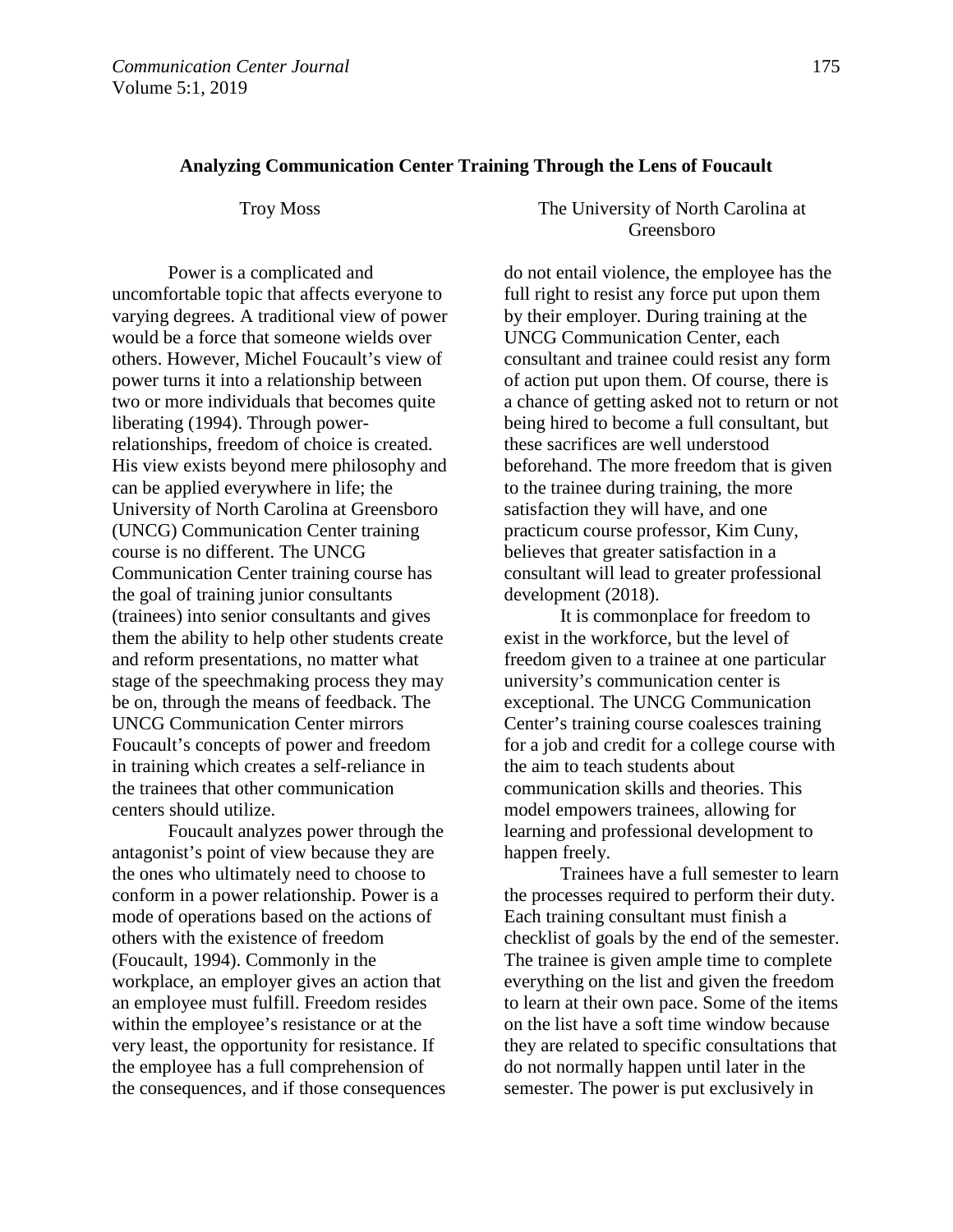the hands of the trainee. Through the time required to finish the checklist and the freedom given, the professional development of the trainee is self-reinforced.

As a 3-credit college course, training employs non-traditional methods based around andragogy to reinforce the professional development of the consultant. Andragogy is the pedagogical process used to teach adults (Knowles, 1984). Everything from the posted schedule to the grading method used, deviates from a traditional format of teaching. There is a posted schedule to complete specific projects, but the dates are tentative. If the trainee can show they are capable of finishing everything on the checklist and performing the duties of being a communication center consultant, they will be given as much time as they need to complete the list. There have been instances where trainees have not finished the class until the start of the next semester or over the summer (Cuny, 2018). Instead of the 10-point scale most college courses use, the grading system is based on a cumulative 500 points by the end of the semester with most of the assignments being low stakes and full credit upon completion. The major assignment such as leading a workshop, the professor will give an assessment of satisfactory or not satisfactory. If satisfactory, the trainee will be able to move on from the assignment. If not satisfactory, the trainee could be given an unlimited amount of opportunities to redo the assignment and receive feedback on the assignment to make it satisfactory. Through the non-traditional manner of assessment, the trainees are given the freedom and power to control their own professional development. Instead of worrying about their grades, the trainee is given the ability to fix any errors and grow in the areas of the assignments that are designed to create growth.

 Foucault had an allegory that he believed was the perfect way to explain the best practice in balancing power relationship to create the most amount of liberation between individuals (1995); it was the Panopticon, a theoretical prison developed by the English philosopher and social theorist Jeremy Bentham in the 18th century. The Panopticon would be a circular structure that held the cells that the prisoners would live in and have a centralized tower that would allow for a guard to be able to see the prisoners, but not allow the prisoners to see the guard (Foucault, 1995). Having the prisoners be unable to know if they are being watched at any given time would produce a more conforming behavior within the inmates and that self-regulating behavior would be more deeply embedded within them (Foucault, 1995). Foucault argues that organizing aspects of society that reflect the Panopticon, such as reforming prisoners, training workers, or teaching students, would create a more lasting change in the individual than traditional forms of learning (1995).

 However, instead of having a guard held within the tower, Foucault would allow for the prisoners, or, in this case, the UNCG Communication Center trainees, to have access to the tower (1995). Every communication center training course at UNCG from fall 2014 to spring 2019 has incorporated some form of outside communication for trainees to maintain surveillance on each other through digital applications such as *Group Me*. At any given time, a trainee can relay a message to all the other trainees to inquire about the progress of each trainee in the course. The trainee symbolically steps into the tower and attempts to alter behavior and at any given moment, and the same can be done to that trainee. The power is shared between all the trainees and they all have the freedom to exercise that power.